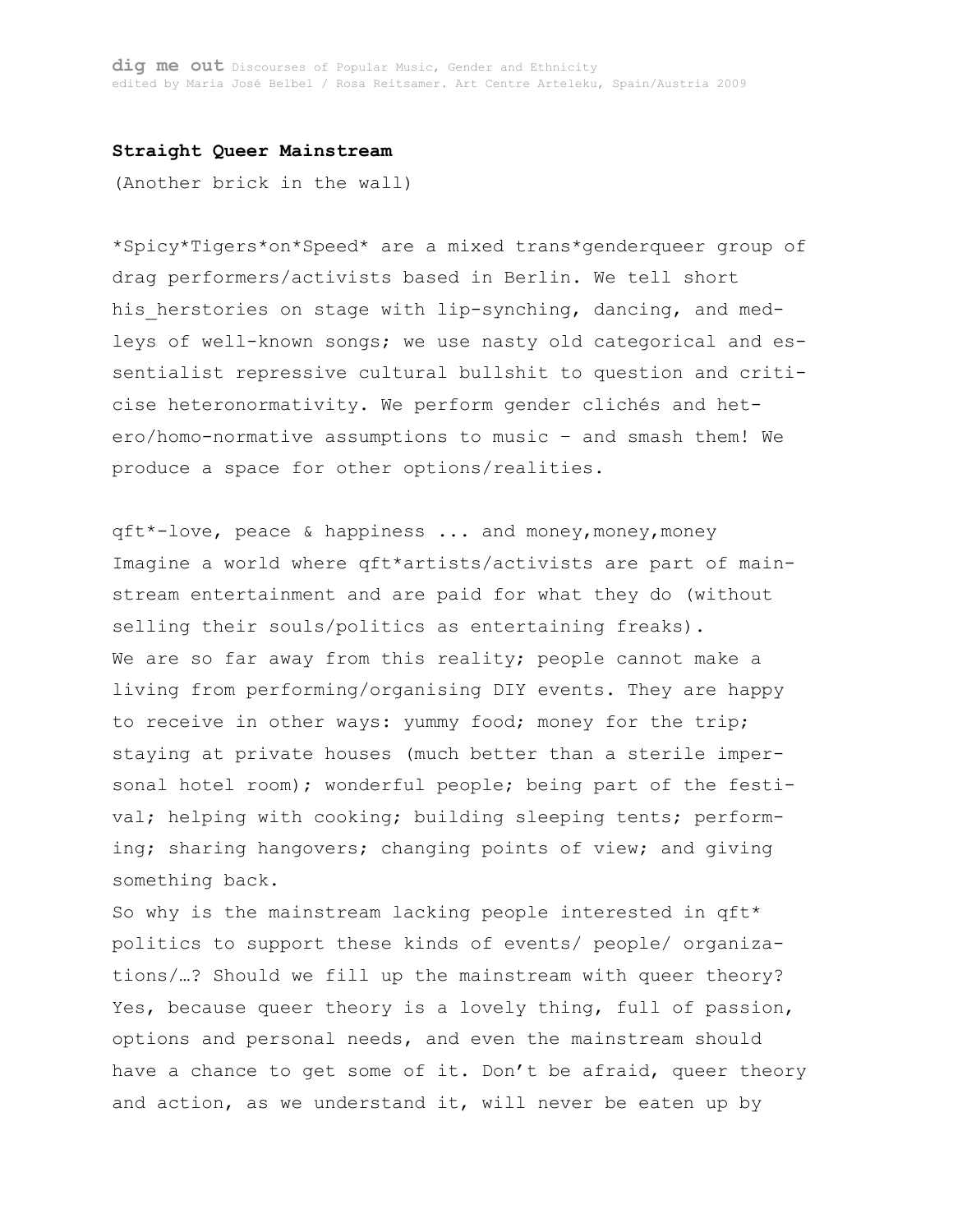mainstream. Money as a present would just make things a bit easier and absolutely fair to appreciate this fucking work. \*Spicy\*Tigers\*on\*Speed\* feel at home in these non-commercial spaces. Money would make things a little bit easier but it is a privilege to experience. Damn it, DIY means DIY! We do what we do because passionate, glittering personal motivation kicks our bottomz.

# Consuming Godz & Heartcore Zombiez

All this is sometimes forgotten by visitors who feel like consumers – in the "I have the right to be well entertained and served" way. The technical system breaks down; the toilets are dirty; the show starts late; you cannot buy cock-a-coola or star-fucks coffee; the organisers are acting very slowly (looking like zombies after two months without sleep); then something worse happens: bashing. This means criticising in a mean, disrespectful and destructive way. It can end up with people feeling frustrated and powerless.

That sucks! Utopic thought needs to feed non-mainstream projects to help make things happen, or happen differently, or to create more respectful /caring options for people. DIY events support these ideas and make dreams come true: slowly, sometimes just for a few seconds, and in ant-like steps. Respectful critics are fine and are needed for pushing things forward; but what the fuck, do ya think everything is perfect and quuuuueeeeeeer and wonderful? What is that stupid behaviour of accusing SOMEBODIES for not being top-of-the-pop-super-p.c. conscious-aware- and-ultra-prepared godz/robotz responsible for having the solution for every single one of our your personal and or structural problem/struggles?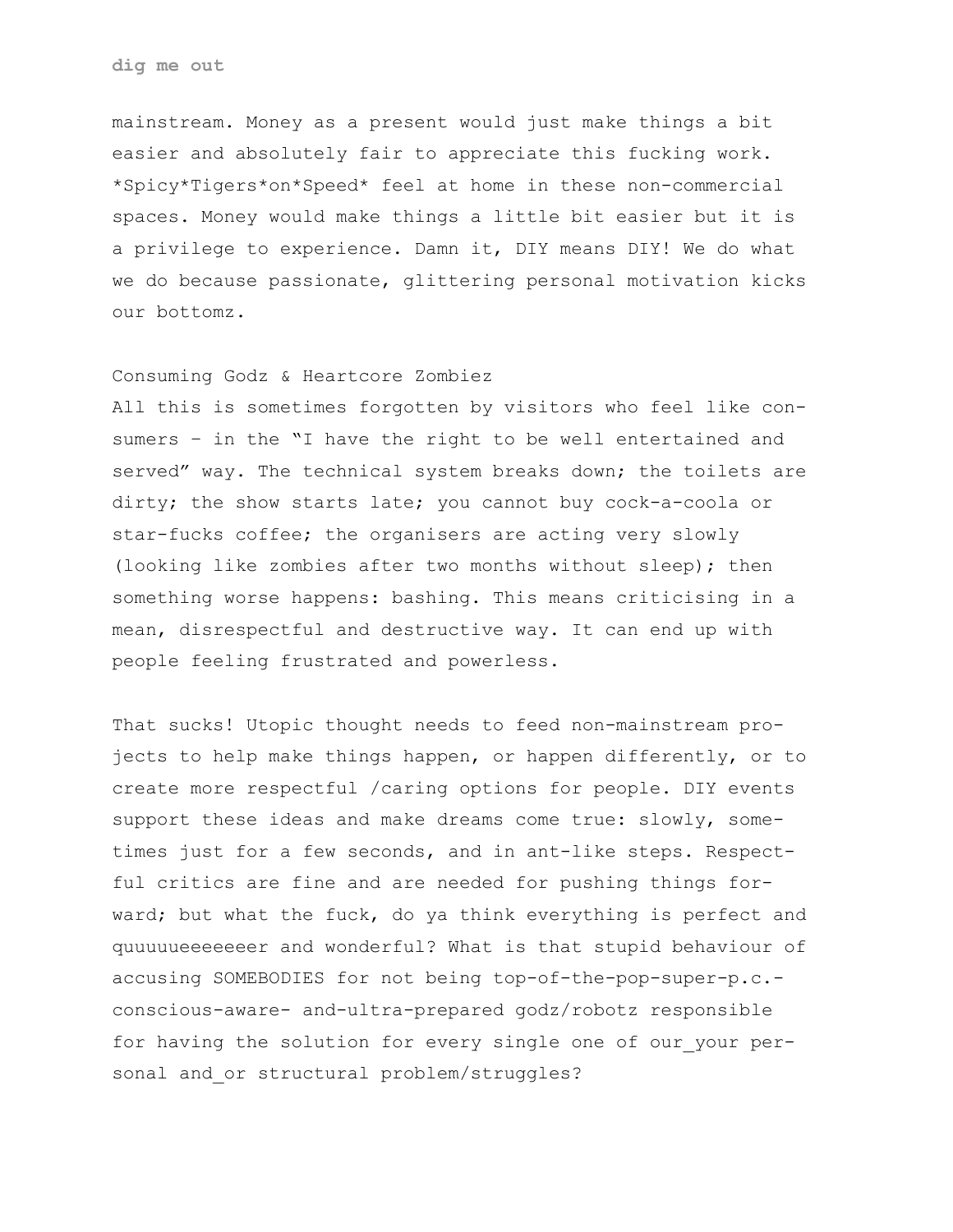So many things have been already reached by these events! Just think about the ongoing explosion of for example Lady Fests and Queer Festivals in some parts of the world and the growth of for example bands run by "women", even playing on platforms which we would regard as being mainstream and - SHOCK HORROR! - getting paid for it, while pushing their qft\* politics forward in the big wide world. They often started performing at small feministic events. Or think of the abundance of spaces where awareness, discussion and fight against structurally based exclusions and privileges are possible! Isn't that fantastic? That's so important! That is fantastic!

Many performers would not have the chance to exist without people working hard (often without pay) to put on "queer/feminist/trans\*gender" events. The fact that organisers remain invisible, or indeed forgotten, is sad and unfair; without them, performers have no platform and visitors have no event. Ladies and gentle ladiez, kingz and queenz, inbetweenz and criminal queerz, those who choose not to identify and the amazing rest we did not mention here, put your hands together! Scream loud "You are heroes! THANK YOUUUUU!" to all organisers, helping hands, and survival cooks.

Feedback really helps to keep the fire of interaction between entertainment and politics burning. Spend energy in the constructive support of politics and people who organise, perform, and fight for this; give critical feedback but do not bash back – otherwise, dear "monsieur je-sais-tout", as we are here as "Mesdames\* we-know-it-all": If you are a bash-o-holic, we would kindly recommend you to just go straight back to heaven!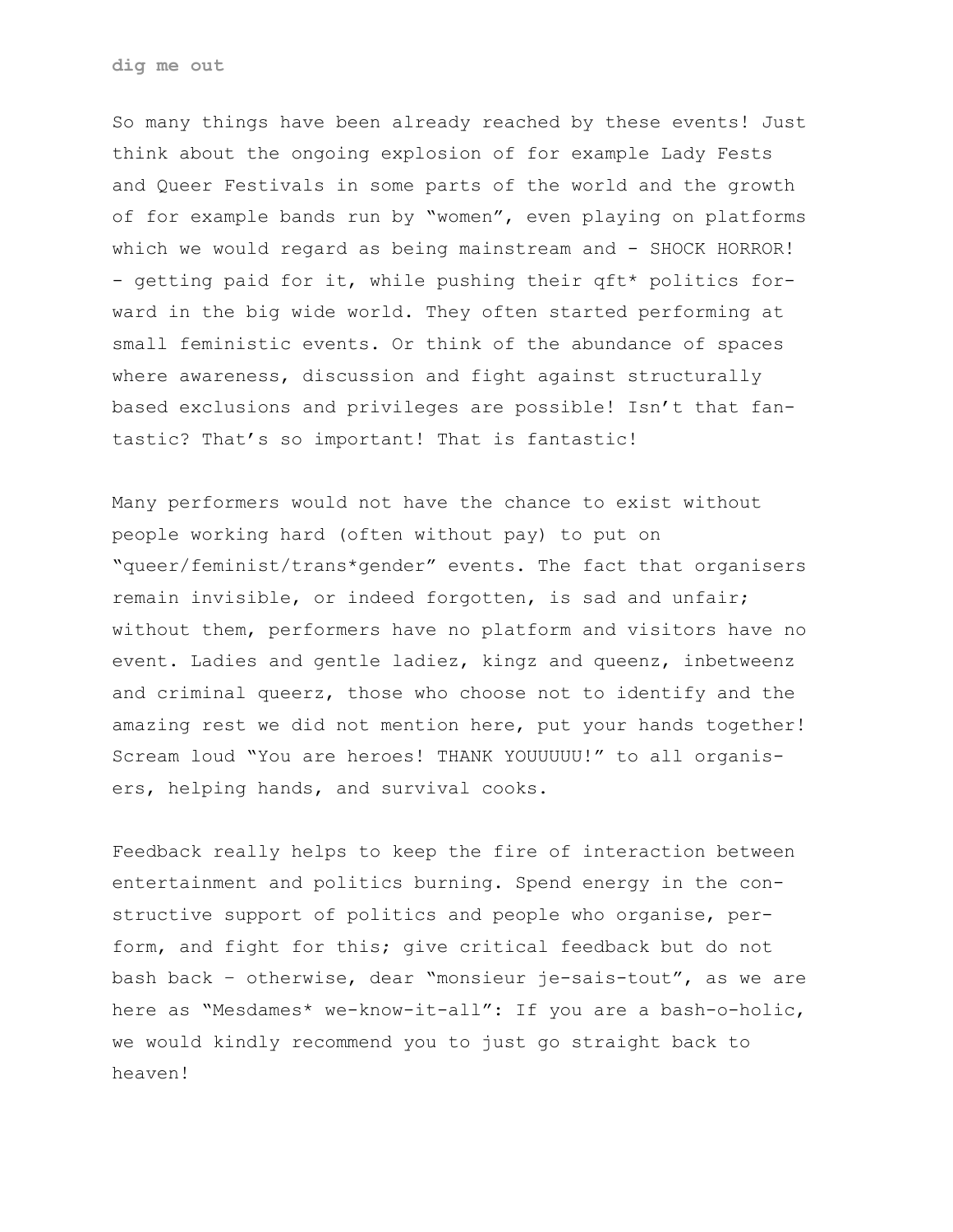Not every criticism is announced well, not every argument is fair; sometimes it is very relaxing to ask gods to just shutthe-fuck-up and go and do something else more useful, like cleaning the toilets! The reason why we have written this is to strengthen qft\*-working people and give credits back where they belong. People must unite, support each other, and build up spaces – not barriers and frustration.

# Identity (Trouble) Action

The spotlight gives you credits and visibility. After a drag show you sometimes find yourself reduced to the role you performed on stage by the audience – the show goes on. Sometimes you want it, and sometimes not. It can drive you crazy when you are identified with a role; you have to redefine yourself. It is like a (sub)cultural box. If the image taken of you HAS something to do with you, it feels amazing if heteronormativity and the two-sex-model falls apart with people's responses.

So let's make it short in one sentence and bring it down to the stage of everyday life as well: You can't assume anything, about the person standing next to you! Talking is nice and wild sugar! Why not go for it in a queering, supporting the deconstruction of stereotypes and acknowledging the right of people to define themselves? Maybe some day it will be totally normal just to ask: "Hey, who are you? How do ya feel? How should I identify you? Nice identity performance by the way! (Was that some kind of your coming out as "\*insert what you like here \*identified person"?). Put the repression-throughheteronormative-dominance somewhere else, by supporting the visibility and comfort of all these lovely (non)genderz!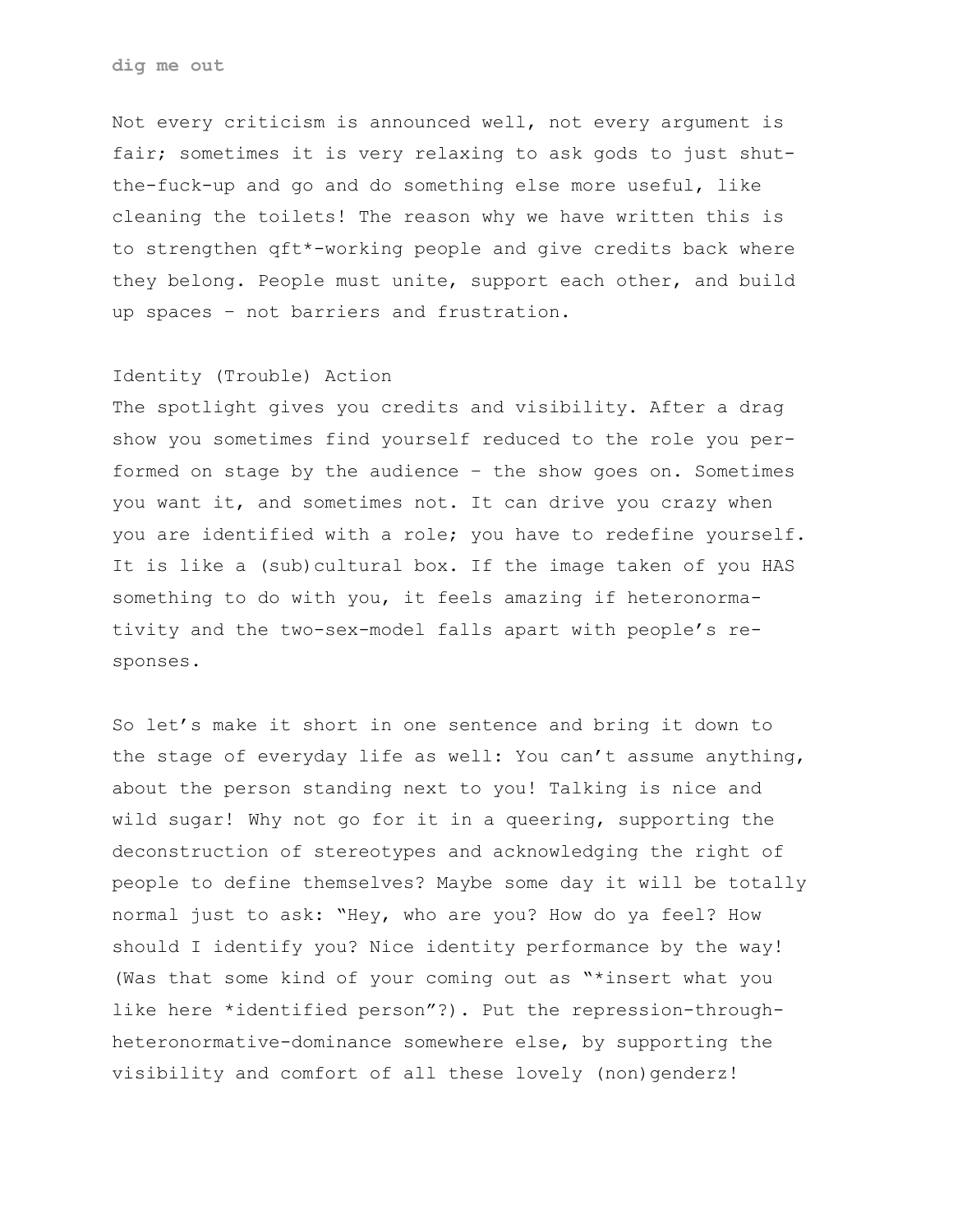**dig me out**

## We are all stars of the (drag) show

Berlin's political qft\*-party-scene is suffering from a flood of performances about gender-role-sucks-gender-bender-binaryshit, which show up time again. It is not bad to have personal coming-outs: once, twice, or three times on stage; it is definitely not stupid to perform gender clichés and than smash them; there is nothing wrong about deconstructing this crazy idea about a biological sex! Yet, the qft\*-scene in Berlin is kind of over it. These performances are needed in other places – a Worldcup event at the Brandenburger Tor; the corner street; a university celebration party; a gay sex club; your neighbours' birthday barbecue party at the park; an antifaevent (where lots of male dominance is fucking normal); or in smaller villages (where people of our family are in a shitty lonely situation).

#### trans\*gender dominance in queer politics

In our beloved bubble in Berlin we have the feeling that there is a trans\*gender friendly atmosphere; genderz are seen as constructed by interaction/performance and not a naturally biology-based thing fixed to bodies. That was a hard and ongoing fight, so many different people are working with so many methods. In comparison to other places, the Berlin qft\* bubble is much more open to these realities. It is important to celebrate and strengthen [this sentiment] again and again with parties which try to put the construction of trans\*genderspaces in the center, including the support of drag shows. Heteronormativity and trans\*phobia is powerful and needs a lot of force and support to get to the point of emancipation; but there is more to think about.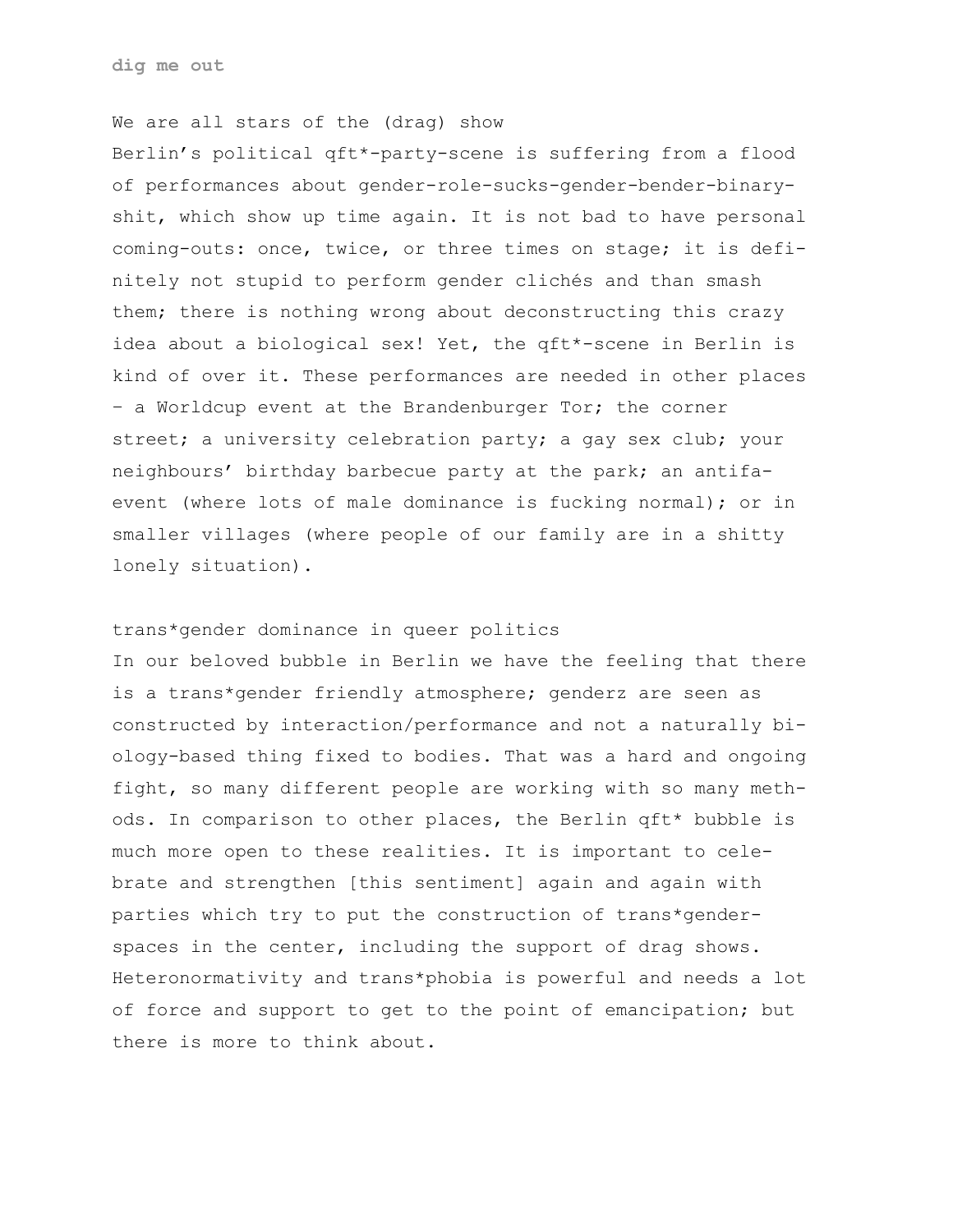\*Spicy\*Tigers\*on\*Speed\* perform less gender deconstructing performances in Berlin because of all these reasons. This does not mean the end of "drag" performances (hey, any gender is drag, so everything is a drag-performance by the way). It is a call of emergency for on-stage performances /discussions about the huge structural bullshit that is nearly everywhere, in our scene-bubble as well. Qft\*-Bubble-trouble and bullshitbarriers show up through white privilege, nationalism, eurocentrism, gentrification, trans\*phobia, sexual abuse, beautynorms, class, queer theory against feminism (and vice versa), ability, ageism, conflicts in your hometown-scene, with your family…

Some people are more privileged – in the sense of having less problems in everyday life with regards to racism, ability, fascism, money, education, lookism, patriarchy, and so on. These people are in an advantaged position. They/we have more possibilities and power to fight for THEIR/OUR needs and be part of the discussion to define what they are all about. If people do not have the means to be part of this space – because of less time, force and capacity, or they do not feel respected, seen and /or safe in a discussion – there remains the serious danger of keeping up the power structures we want to get rid of. How can we break down hierarchies and privileges? Maybe - and that's nothing new - the awareness of power mechanisms and acknowledging the danger/fact of excluding people could be a good tool against our -ouch!: straight queer mainstream. That's the reason why we think that we shouldn't resist, or wait to bring these kinds of problems on stage. Performances can't change the whole world, but point at unsolved discussions, conflicts and problems. So that's a really nice reason to just try to work it out!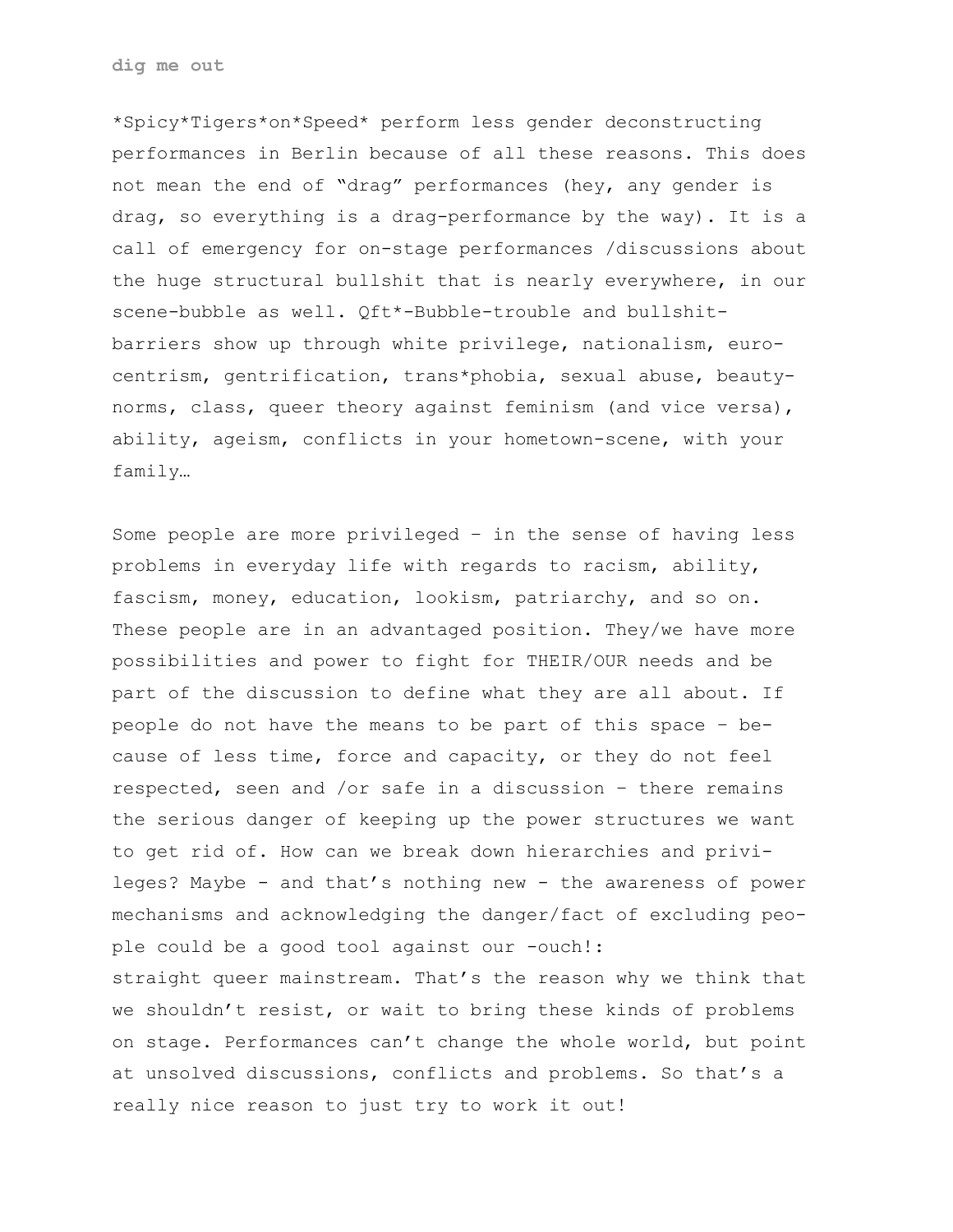Besides this, "drag shows" mostly shouldn't be abandoned, or forbidden, if they might hurt people standing in the audience, because of being offensive. BUT: If they are, it should be clearly stated before the performance starts to give people easily the chance to choose whether they want to watch it or rather leave the room in a relaxed way.

On the other hand, provoking performances can be good, except when they are given just to provoke. So what the fuck! Dear performers, think about, WHY you want to provoke, or more: WHO you want to provoke and what for? And last but not least, WHO you could wrongly provoke like people who used to be your friends and qft\*-family members!

Because the audience is part of the performance, while watching and interpreting what's going on on the stage, it would be so cool, if more people wouldn't hesitate to give their feedback to the people on stage, not only via booing, clapping, barking, throwing vegan chocolate eggs, bras, or tomatoes! Performers are for sure no superheroes and if they are and they're standing on a pedestal – don't mind for what reason it's really lovely if somebody helps you out coming back down to earth to push politics forward!! So: talk to us idiots, as we are sometimes. Spend some minutes with us after the show, explain your frustration, passionately and honestly like you would do if you're going totally nuts and loving tha' shit! It' s not the idea of performing / discussing qft\* issues and giving you / others/ us bullshit! That' s not what we want! You should have a good time! Or a pensive time! Or a fabulous time! Or a new exciting point of view! Or a new motivation for activism out on the streets!

qft\*-bubbles and leftwing politics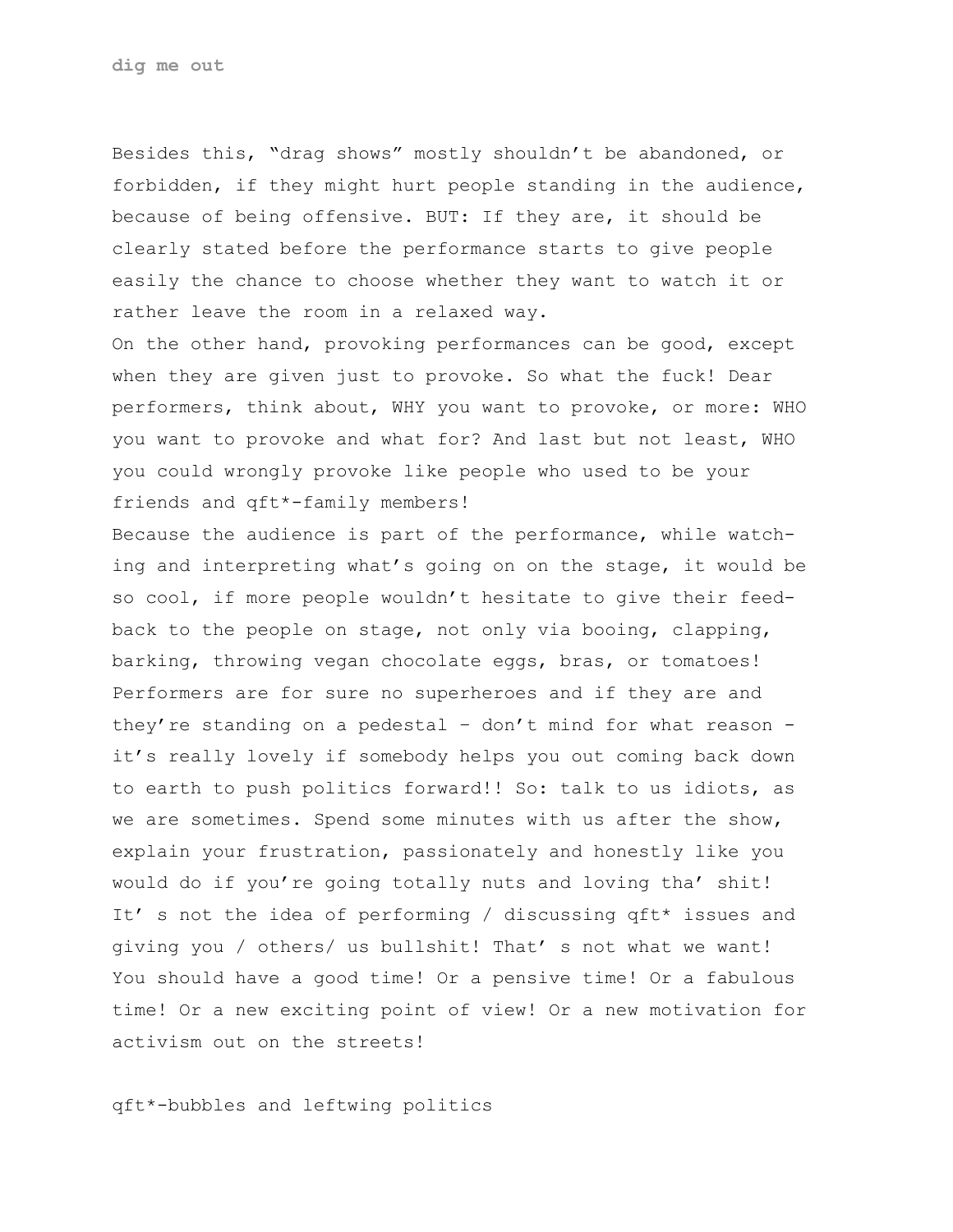The her history of Berlin's qft\* underground is clearly and closely linked to leftwing politics. Spaces run by left-winggroups were won and created (and people are still heartly and hardly fighting for them) and are often an open room for events of the qft\*-community. qft\*-politics are supported by and support left-wing-politics and the other way round –again: queer action, acknowledges this support and is working on the deconstruction of normative identity assumptions there as everywhere too. To make it more clear: Left-wing-politics, working for example against racism, fascism, nationalism, capitalism, …, is part of queer action, because those structural and inhuman power-systems are clearly linked to normative identity-politics, through the construction of power, hierarchies and privileges and this is what queer action is working against!

## queer normativity

The qft\*-scene exists to create a space where you feel comfortable/safe (hard to find in mainstream society). It is some kind of holiday; some kind of discussion forum; some kind of subculture; some kind of home; some kind of space for celebrating "family"; some place where you can feel safe against trans\*phobia and sexual attacks; some space to fight for! Queer is an explosive mixture of different politics and needs. Nowadays it is often taken as a label, simply meaning for example (to be) gay or/and lesbian. It has lost its pervert acting drive – in the sense of criticising and changing heteronormativity; this should be reclaimed. How can you do this, when the word has assumed a clear and fixed meaning? In our political sense "queer" never can be clear!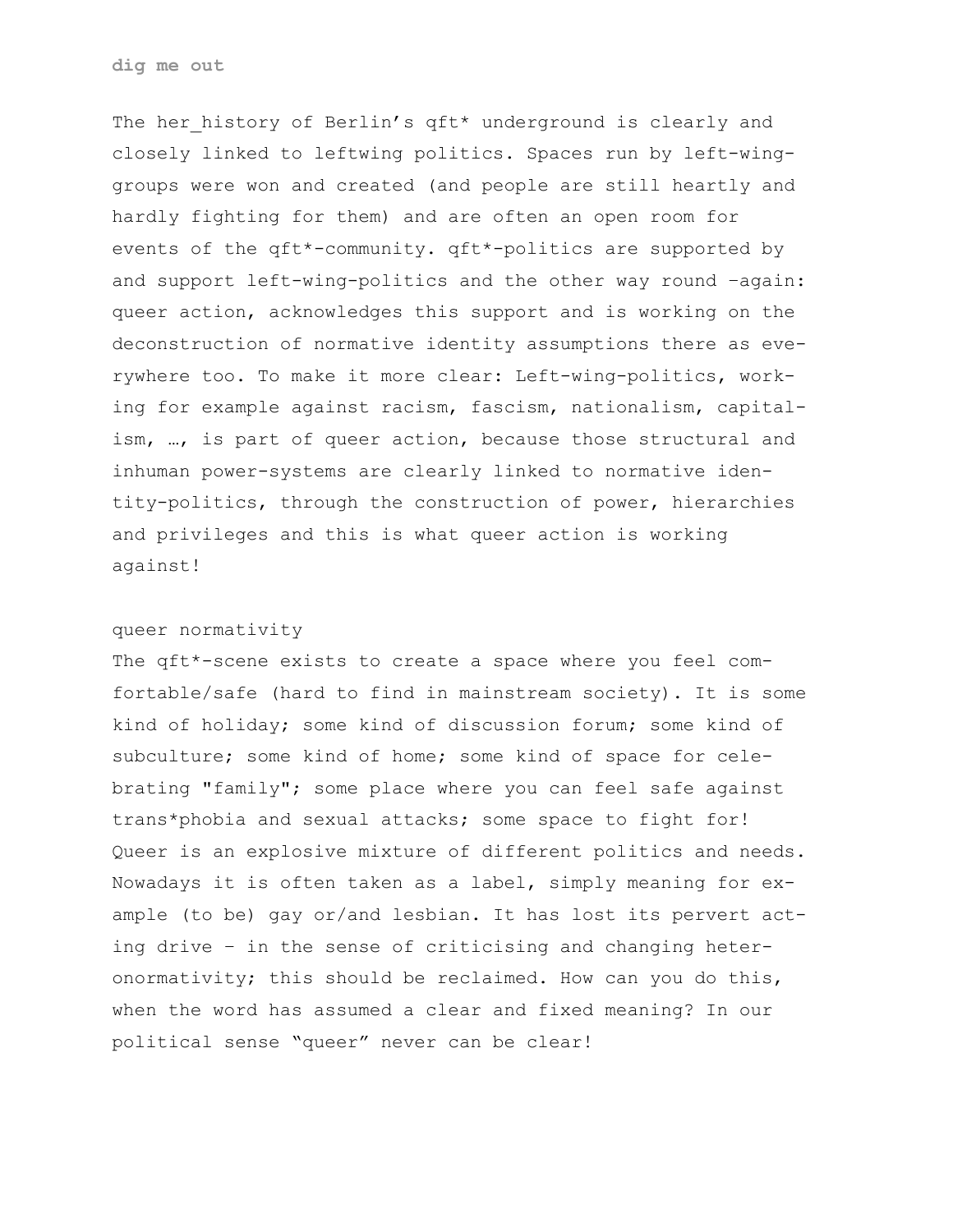Queer "is" never! If queer "is" (clear) then it is dead! Maybe we should find another word, or erase it - any ideas? Maybe we should stop being so hung up about this development of a word/5letters and go back to activism!

When identity becomes normative -for example, if queer becomes an identity label, calm and boring – it fixes new categories, causes new exclusions, reduces views, and maintains stereotypes and hierarchies. This has nothing to do with queer as a verb. Our friend Viola pointed out ironically before one of her performances: "Queer is fabulous! If you have problems with your tomato plant, your cooker does not work, or the Nazis are coming down the street, just queer it and the problem will be solved!" Yeah, she is so right! It is totally magic! If you put the label queer on something, or put your (queer) normative glasses on, structural problems disappear/become invisible! Now we're again - how wonderful! close to god! Sadly this just works in queer heaven! Not in Berlin. If you're getting punched in the streets just because others decide that you're not normative enough, it doesn't help you out to know, or scream out that this is based on a structural power sytem / heteronormative assumptions!

Every member of the \*Spicy \*Tigers \*on \*Speed \* (even s herman\* the depressed stage chicken cock) is identified as "white"; misunderstood quite often as biological \*argh! \* "heterosexual" "man" because of cultural and hetero-normative suggestions; not too bad situated with regard to money; packed with cultural capital; close to body norms and ability; and so much more – which means getting some stereotypes and power others do not. Therefore we are in a fucking privileged hetero-normative position. If one of us, raised up with the idea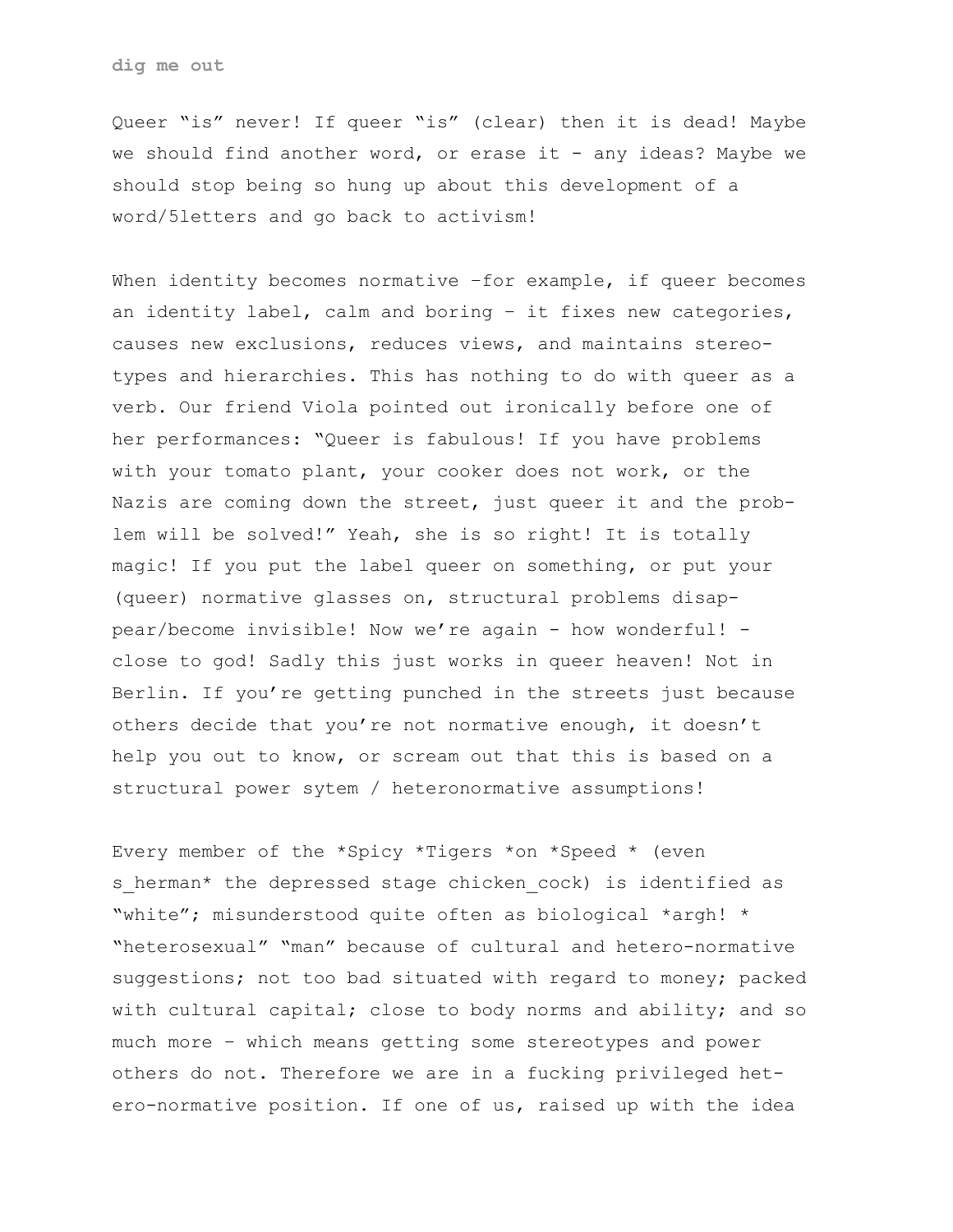of being and passing as "man" would have her his coming out as a "lesbian" "tranny\*" –somebody, that will be totally alright from a trans\*perspective. And there you go with trans\*gender politics versus (queer theory and) feminism: …alright also from a feministic (and queer politics) point of view if it's NOT forgotten that this coming out never eva can be the same like the experiences somebody made with the coming out as a "lesbian", who is seen and probably sees herself as "women" in our society. They will never ever have the same coming out her history, because this fucking gender hierarchy exists, and they will not share the same experiences of discrimination and problems or to say something more constructive: political victories in every day life you're making, if you break down borders of prejudice, phobia and judging. To know (more and more) about this differences and how to create tools out of them can just be a goal!

### Straight queer mainstream: \*arrrrrgh\*! NO!

When we perform at feminist, trans\*gender, and/or queer events we occupy spaces on and off stage as privileged persons in regard to "white" and "male" dominance in the arts and music industry. \*S \*T \*o \*S \* ARE exactly that straight queer mainstream we are shouting at!bang!bang!bang!bang!bang!bang! You can hear us fainting one after another right now.

## Straight queer mainstream: YES!

We are responsible to be aware of power structures and essentialisms and how we use them, so we get through that in the position to support queer action and fight against oppression by using privileges as a queer tool.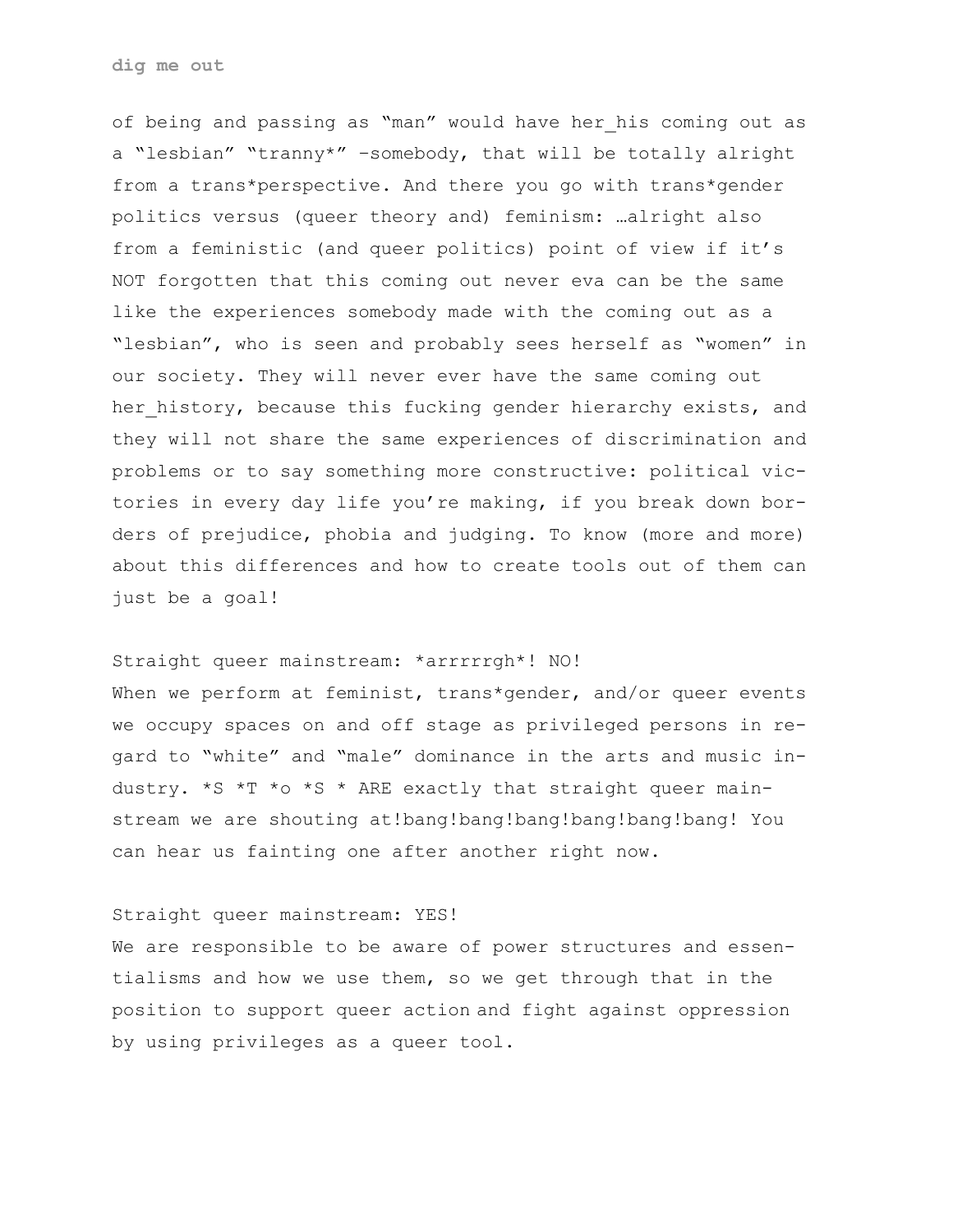Berlin's qft\*scene may be more safe than other places, but it is not a 100% safe bubble/space. People, whatever their gender and power position in regard to other identity norms, may wear dresses and make-up; perform "feminine" behaviour from a hetero-normative interpreted perspective; and are often positioned as sex objects. Who allows anybody to comment, to grab, or touch others - whatever their gender may be - without asking for permission? It happens quite often.

Added to that it's totally annoying but real, that cruelty and verbal and/or corporal attacks versus people who are identified as not clearly bio-"male/female", or/and not "white" by some non-acceptable godz do exist outside the bubble day and night too. When not interpreted as part of the unmarked "white" and/or "male" and/or "heterosexual" norm, you have to expect different dangers everywhere.

#### Straight queer mainstream: FUCK YOU!

Of those and the whole rest of essentialist point of views and abuses of (heteronormative) stupid and disrespectful power structures, we haven't mentioned in this mountain of experiences and thoughts, we have to put the spotlight on again and again, making them visible, positioning ourselves right in there at the same time acknowledging structural based real privileges, and finally changing them in our cultural system! And that's what we should be fighting for! That's how we think this queering option to change all that shit could work, already is working and where a queer emancipation lies. Energy should be right there in the building up of queering gangs, tools and support - nowhere else.

Straight queer mainstream, who we are, we gonna (have to) change ya!